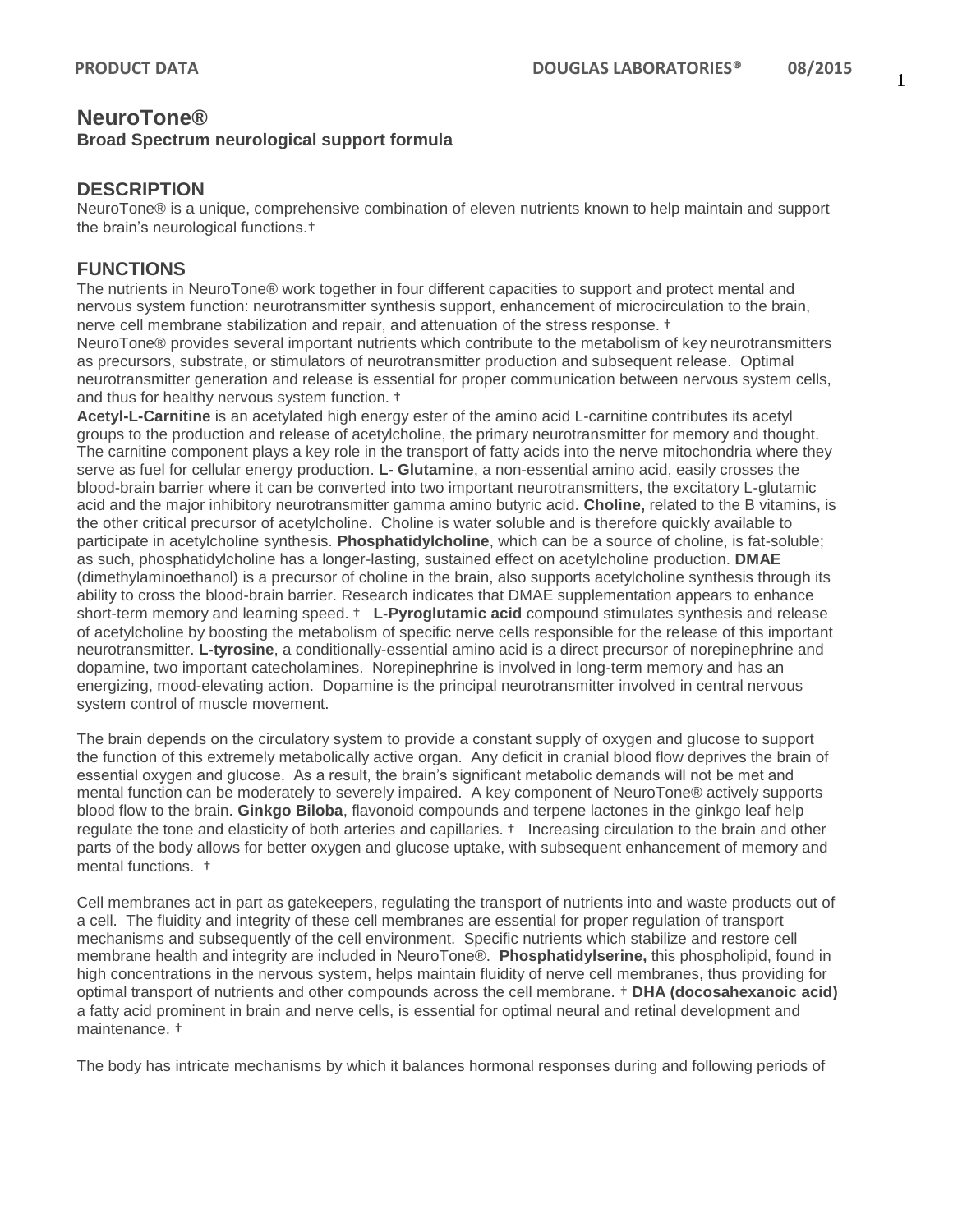# **NeuroTone®**

#### **Broad Spectrum neurological support formula**

stress. When these mechanisms are disrupted, the ensuing imbalance can precipitate damage to brain and nervous system functions. NeuroTone® contains several nutrients which assist in supporting these balancing mechanisms. †

#### **INDICATIONS**

NeuroTone® tablets may be taken as a nutrition supplement for those wishing to increase their intake of these key neuro nutrients.

#### **FORMULA (#NRT)**

| Serving size 4 tablets:                      |  |
|----------------------------------------------|--|
|                                              |  |
| Phosphatidylserine (from soy lecithin) 50 mg |  |
| Ginkgo Biloba, dried extract                 |  |
| (min. 24% ginkgo flavone glycosides          |  |
|                                              |  |
|                                              |  |
|                                              |  |
|                                              |  |
|                                              |  |
|                                              |  |
|                                              |  |
| Ashwagandha, dried extract (min. 7%          |  |
|                                              |  |
| Neuromins™ DHA Powder (microalgae)           |  |
| Supplying:                                   |  |
|                                              |  |
|                                              |  |

Other ingredients: Cellulose, dicalcium phosphate, lecithin (from soy), silica, modified cellulose gum, stearic acid and ethylcellulose

\*Neuromins is a trademark of Martek. Biosciences Corporation; US Patent Nos.5,407,957 and 5,492,938.

#### **SUGGESTED USE**

Adults take 4 tablets daily or as directed by a healthcare professional.

#### **SIDE EFFECTS**

No adverse side effects have been reported.

#### **STORAGE**

Store in a cool, dry place, away from direct light. Keep out of reach of children.

#### **REFERENCES**

Panda S, Kar A. J Pharm Pharmacol. 1998 Sep;50(9):1065-8. [Ashwagandha].

MacDonald MJ, et al. J Biol Chem. 2015 Apr 24;290(17):11075-92. doi: 10.1074/jbc.M114.628420. [Phospholipids].

Tayebati SK, Amenta F. Clin Chem Lab Med. 2013 Mar 1;51(3):513-21. doi: 10.1515/cclm-2012-0559.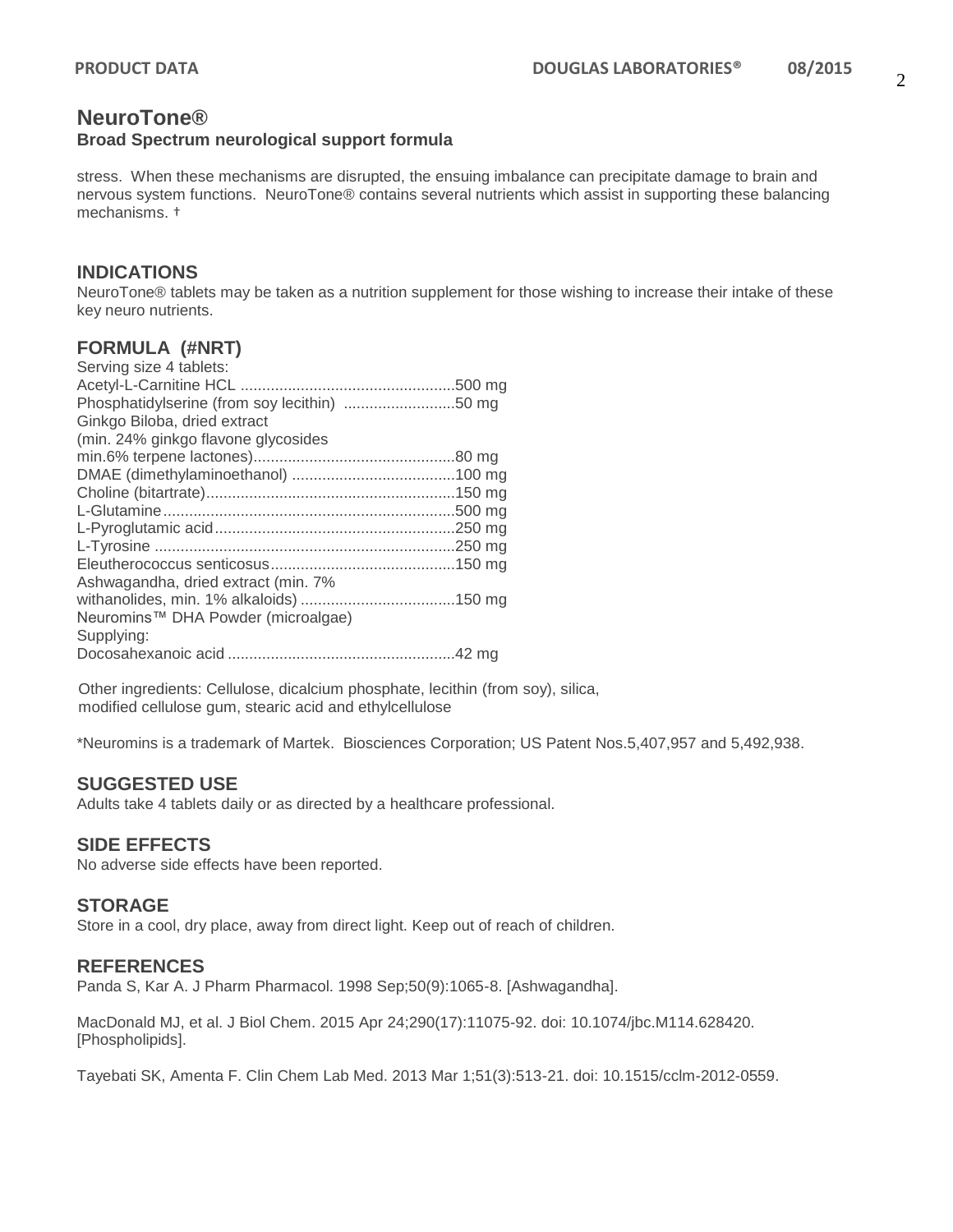### **NeuroTone®**

# **Broad Spectrum neurological support formula**

[Choline].

Pettegrew J, Levine J, McClure R. Molecular Psychiatry [serial online]. November 2000;5(6):616-632. [Acetyl-L-carnitine].

Nilsson A, Radeborg K, Salo I, Björck I. Nutr J. 2012 Nov 22;11:99. doi: 10.1186/1475-2891-11-99. [Omega-3].

Ryan AS, et al. Prostaglandins Leukot Essent Fatty Acids 2010, 82(4–6):305–314. [Omega-3].

Zuena A, Giuli C, Casolini P, et al. Plos One [serial online]. 2013;8(2):e55753. [L-acetylcarnitine].

Napryeyenko O, Borzenko I. Arzneimittel-Forschung [serial online]. 2007;57(1):4-11. [Ginkgo biloba].

Mashayekh A, et al. Neuroradiology [serial online]. March 2011;53(3):185-191. [Ginkgo biloba].

Hurt E, Arnold L, Lofthouse N. Current Psychiatry Reports [serial online]. October 2011;13(5):323-332. [DMAE].

Lewis JA, Young R. Int J Clin Pharmacol Ther. 1975;17:534–40. [DMAE].

Spignoli G, et al. Pharmacological Research Communications [serial online]. December 1987;19(12):901-912. [Pyroglutamic acid].

Chung S, Moriyama T, Yamamoto S, et al. The Journal Of Nutrition [serial online]. June 1995;125(6):1484- 1489. [Phosphatidylcholine].

Le Bars P, Kieser M, Itil K. Dementia And Geriatric Cognitive Disorders [serial online]. July 2000;11(4):230- 237. [Ginkgo biloba].

Bonavita E: Int J Clin Pharmacol Ther Toxicol 1986;24:511-516. [L-acetylcarnitine].

Crook T, Petrie W, Wells C, Massari DC. Psychopharmacol Bull 1992;28:61-66. [Phosphatidylserine].

Crook TH, et al. Neurology 1991;41:644-649. [Phosphatidylserine].

Engel RR, Satzger W, Gunther W, et al. Eur Neuropsychopharmacol 1992;2:149-155. [Phosphatidylserine].

Klein, J et al. Brain Res 1997 May 2;755(2):347-350. [Ginkgo Biloba].

McAnena OJ, et al. Br J Surg 1991;78:480-482. [Glutamine].

Monteleone P, et al. Neuroendocrinology 1990;52:243-248. [Phosphatidylserine].

Nurjhan N, Bucci A, Perriello G, et al. J Clin Invest 1995;95:272-277. [Glutamine].

Neuringer M, Anderson GJ, Conner WE. Ann Rev Nutr 1988;8:517-541. [Omega-3].

Palmieri G, Palmieri R, Inzoli MR, et al. Clin Trials J 1987;24:73-83. [Phosphatidylserine].

Shurtleff D, et al. Pharmacol Biochem Behav 1994;47:935-941. [Tyrosine].